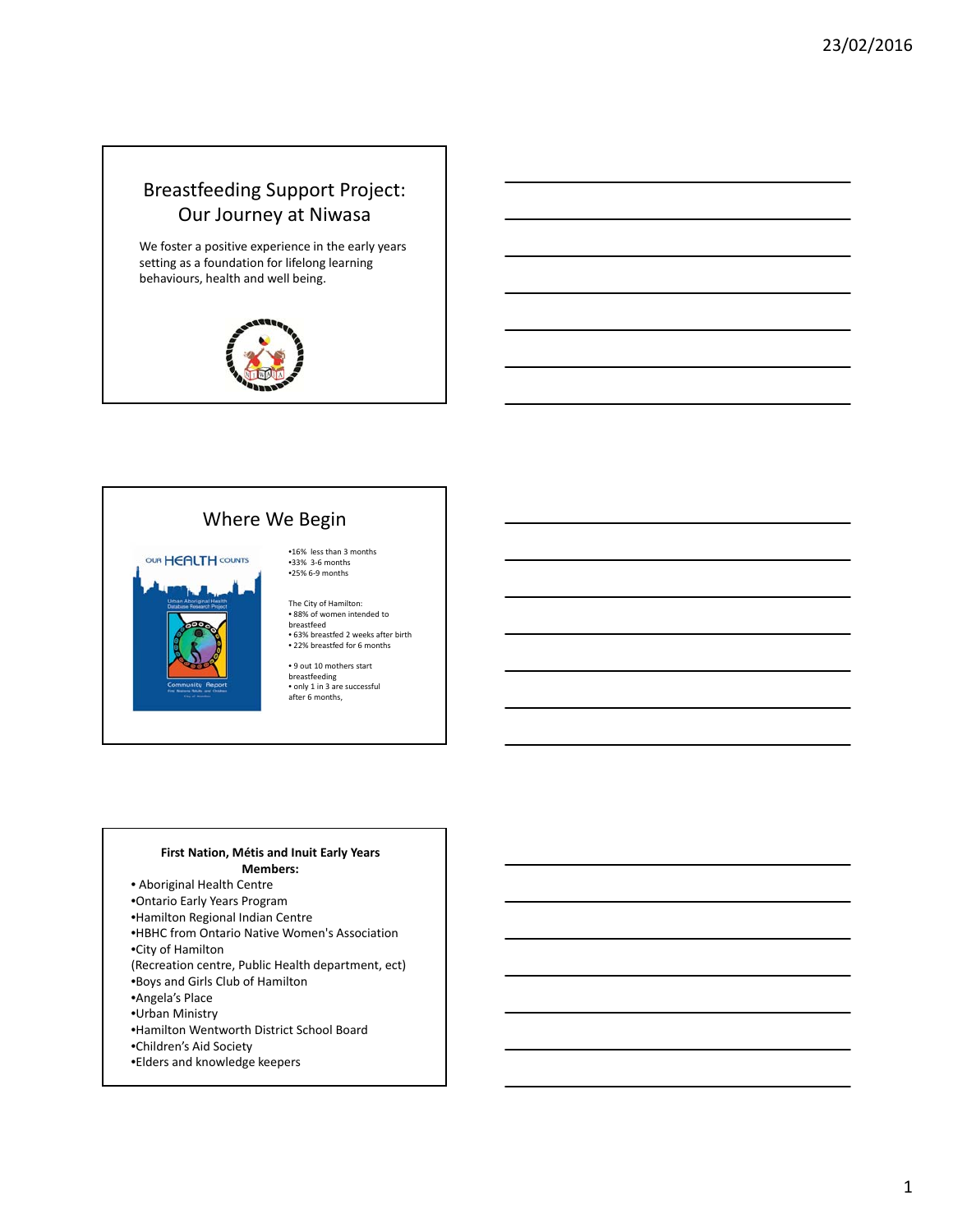# Strategies

• Our strategies for increasing breastfeeding education among Aboriginal community agencies and neighbourhood families are based on networking and collaboration

# Engaging Women and Community



#### How do we know this strategy is effective?

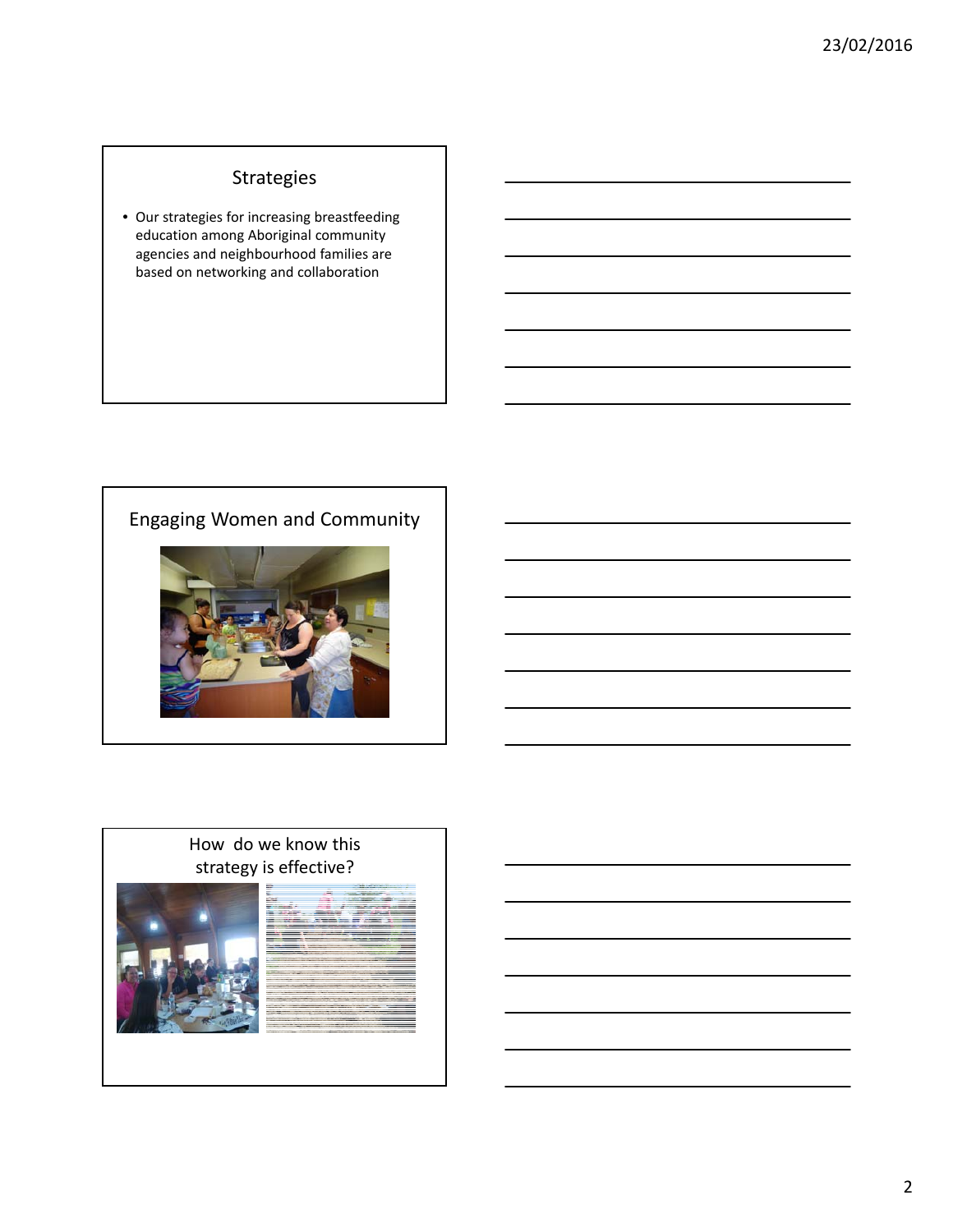



# The outcome of this project:

- Staff trained
- Resources available
- Sustainability for future planning
- Actively involved community working group
- Healthy Birth Weight Committee
- Sister supporting sister
- Outreach programs
- 2 out of 3 women that using our program breastfeed their baby over one year